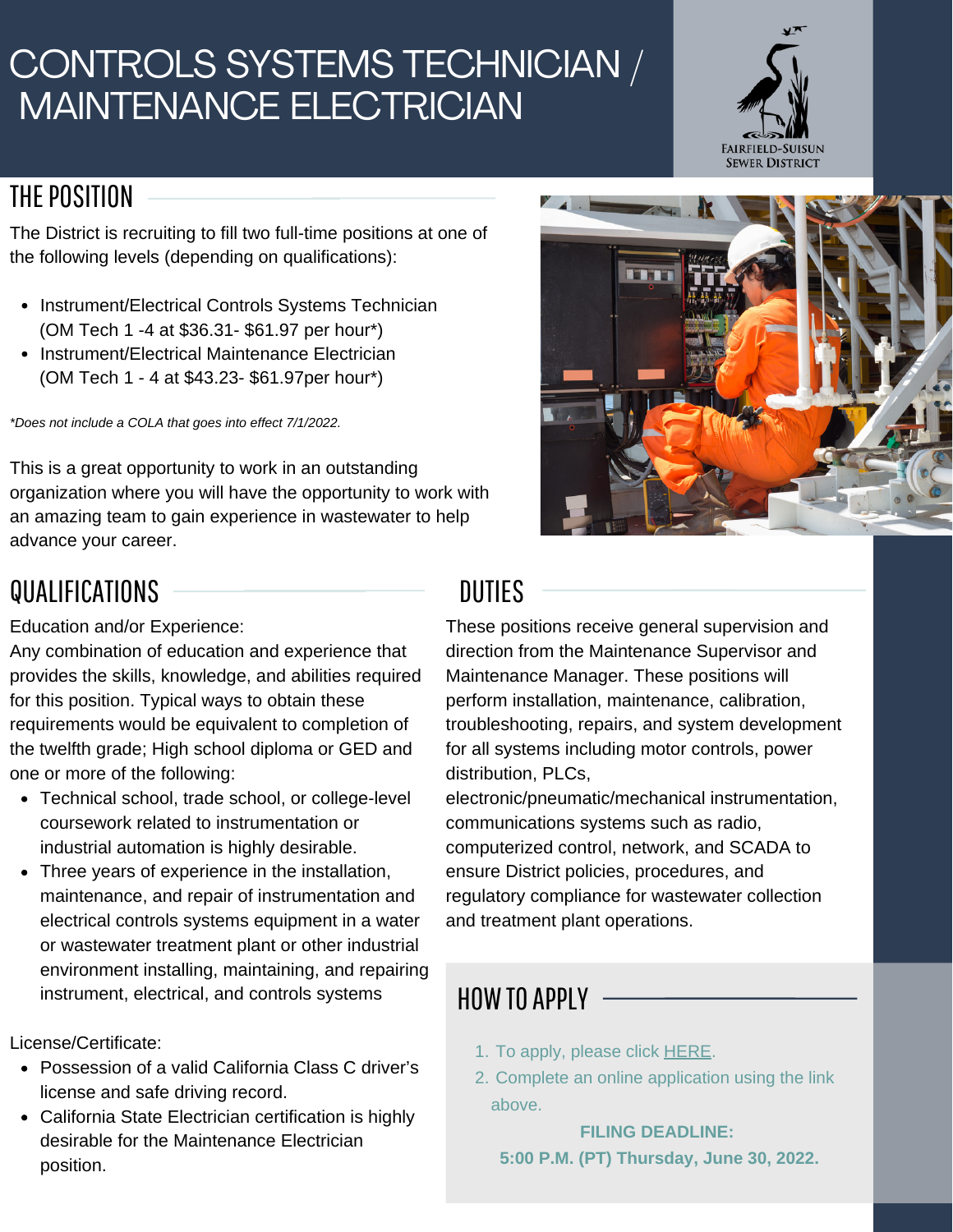# **I D EAL CAN D I DAT E**

The **Ideal Candidates** for both positions will have excellent interpersonal skills and be able to work effectively across all levels of the organization and effectively coordinate with operations, maintenance, engineering, and contractors.

#### **I / E C O N T R O L S Y S T E M S T E C H N I C IAN**

- Knowledge of principles, theory, and practices of level, flow, pressure, and temperature instrumentation, and analyzers.
- Ability to read and interpret the instrument, electrical, and control technical documentation including P&ID, one-line, motor control schematic, loop diagram, data sheet, and calibration sheet.
- Be able to perform hardware and software modification to existing field instrumentation, programmable logic controllers, communication links, and computers.
- Experience with PLC and PLC programming such as Rockwell RSLogix 5, 500,
- 5000, or equivalent.
- Experience with SCADA programs such as FactoryTalk or equivalent.
- The ability to troubleshoot and repair of industrial motor control circuit and
- instrument loops.
- Experience maintaining industrial instrumentation systems including calibration, service, and repair.

## **I / E M AI N T E NAN C E E L E C T R I C IAN**

- The ability to read and interpret the instrument, electrical, and control technical documentation including P&ID, one-line, motor control schematic, loop diagram, data sheet, and calibration sheet.
- Knowledge of conduit and wire installation and modification.
- Experience maintaining electrical distribution, motor control circuits, motor starters, motor operated valves (MOV's), and variable frequency drives (VFD's).
- Understand and implement safe work practices such as equipment isolation, lockout
- tagout, and NFPA 7OE.